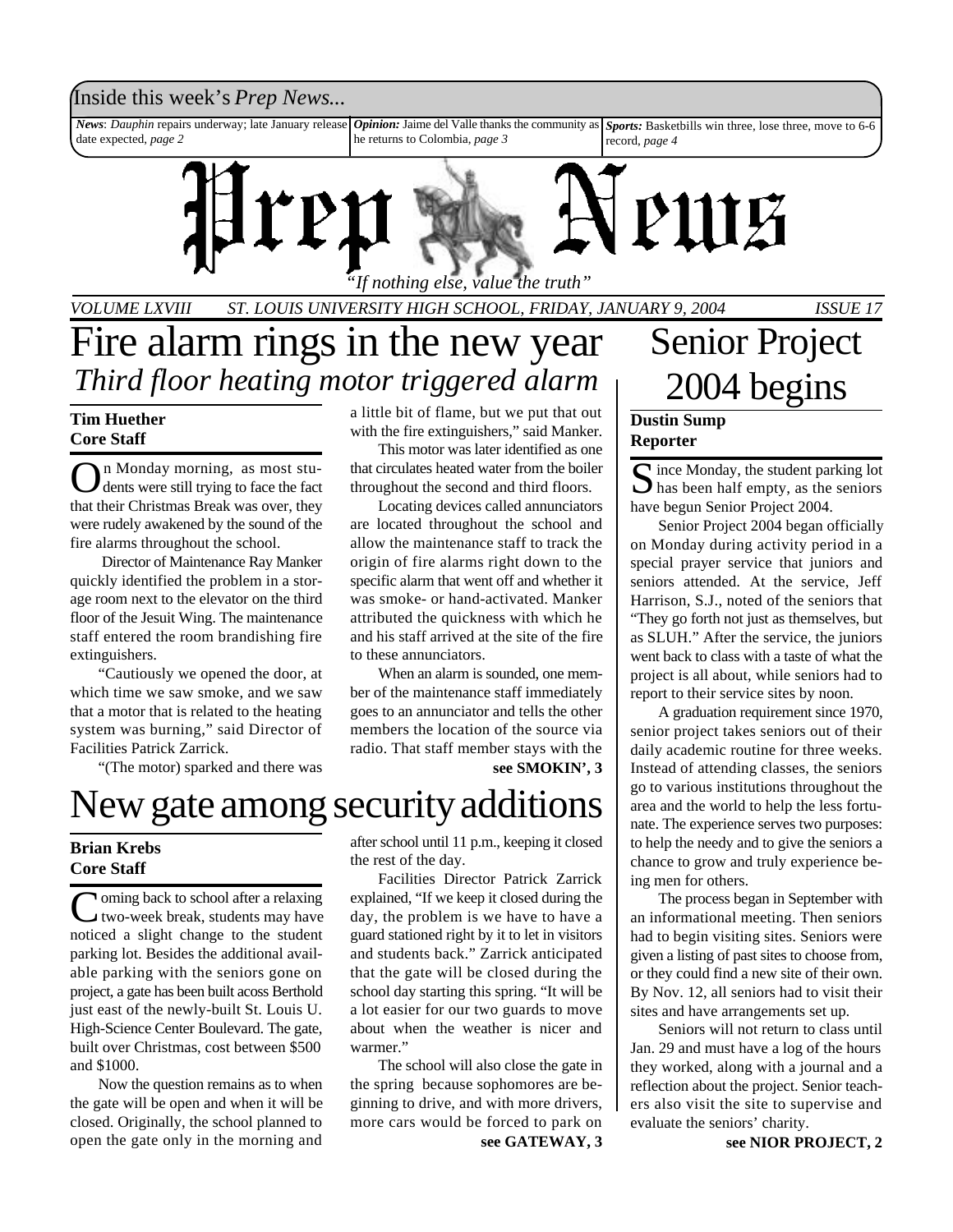# 2 **News** January 9, 2004 Yearbooks expected by end of month *Inappropriate pages are being replaced*

## **Sean Powers Reporter**

Since the 2003 *Dauphin* yearbooks<br>
were abruptly taken from teachers' were abruptly taken from teachers' mailboxes and kept entirely from students on the morning of Wednesday, Nov. 12, members of the St. Louis U. High have been anxiously awaiting the arrival of the altered copies.

After the books containing the inappropriate pages were brought back to the Herff Jones Company, a decision was made on how to fix the book with the help of the Herff Jones company. After the controversial page was edited and redesigned, Herff Jones took the task of placing the new page in the book.

Replacing the page involved each book being redone individually by hand. All of the old teachers' quote pages were cut out except for a thin strip in the binding. The new revised page, with a small strip of adhesive on the side, was pasted onto the remaining strip attached to the binding. "It's practically seamless. You would have to look hard to see that it's been done," commented current yearbook moderator Tim Rittenhouse.

Since each yearbook must be individually repaired, the process of fixing the yearbooks for the entire school has taken an incredible amount of time. By Christmas break there were enough yearbooks for last year's seniors and most of the faculty and administration. Many of last year's seniors who were in town for Christmas break received their books. Faculty, students, and administrators have not yet received theirs so that everyone would receive the book at the same time.

Speaking about when all the yearbooks would arrive, Rittenhouse said, "We are hoping the end of January. They have about one third to one half finished right now."

The cost of removing the old page and replacing it in every yearbook comes to a total of about \$800, which, according to Schenkenberg, will be added to next year's yearbook bill since the 2003 yearbooks have already been paid for.

Schenkenberg said, "It's unfortunate what happened, but we have dealt with it. It's a beautiful book and we don't want to undercut the effort that went into making it by the staff and the advisors."

# ANNOUNCEMENTS

Summer Opportunities: the Naval Academy Summer Seminar is an opportunity to experience life at the Naval Academy. There are three oneweek sessions in June at the Naval Academy. Also, Washington University is offering its High School Summer Scholars Program. Choose from over 60 courses and earn college credit from Washington University. Both programs are for rising seniors, so juniors, if you are interested, stop by the Counseling Office for more information.

Free 2004-2005 FAFSA completion workshops are being held at Saint Louis University every Sunday through February. For more information, call SLU Scholarship/ Financial Aid at (314) 977-2350.

The Elections for freshman class representatives will be held the week after exams on Tuesday, January 20 and Wednesday, January 21. The candidates' self-nomination essays will be posted outside the cafeteria and the voting will take place during activity period and lunch. Any freshman who would like to run can pick up a self-nomination form from the STUCO office.

# January 9, 2004<br>Anderson to return after exams

## **Timo Kim Core Staff**

Chemistry teacher Bill Anderson en-<br>tered DePaul Hospital for colon surhemistry teacher Bill Anderson engery on Monday. While Anderson was recovering in the hospital this week, substitute teacher Jack Young taught all of Anderson's five chemistry classes. Young, a retired chemistry teacher, was contacted by the administration through Principal Mary Schenkenberg's connection with Nerinx Hall, where Young has also substituted. Currently, Anderson is doing well and plans to return to teaching after semester exams.

# NIOR PROJECT

(from 1)

This year, 250 seniors are working at over 70 different sites around the St. Louis area, and six seniors are in Honduras with Spanish teacher Charlie Merriott working at an orphanage. There are ten different categories in which seniors are volunteering in this year: mentally and emotionally disabled, physically disabled, underprivileged children, the poor, the elderly, the sick, the visually and hearing impaired, the emotionally disabled, learning disabled, and special projects.

If past years are any indication, Senior Project 2004 will be a great success. According to Harrison, "Year after year we get letters back from agencies requesting more volunteers."

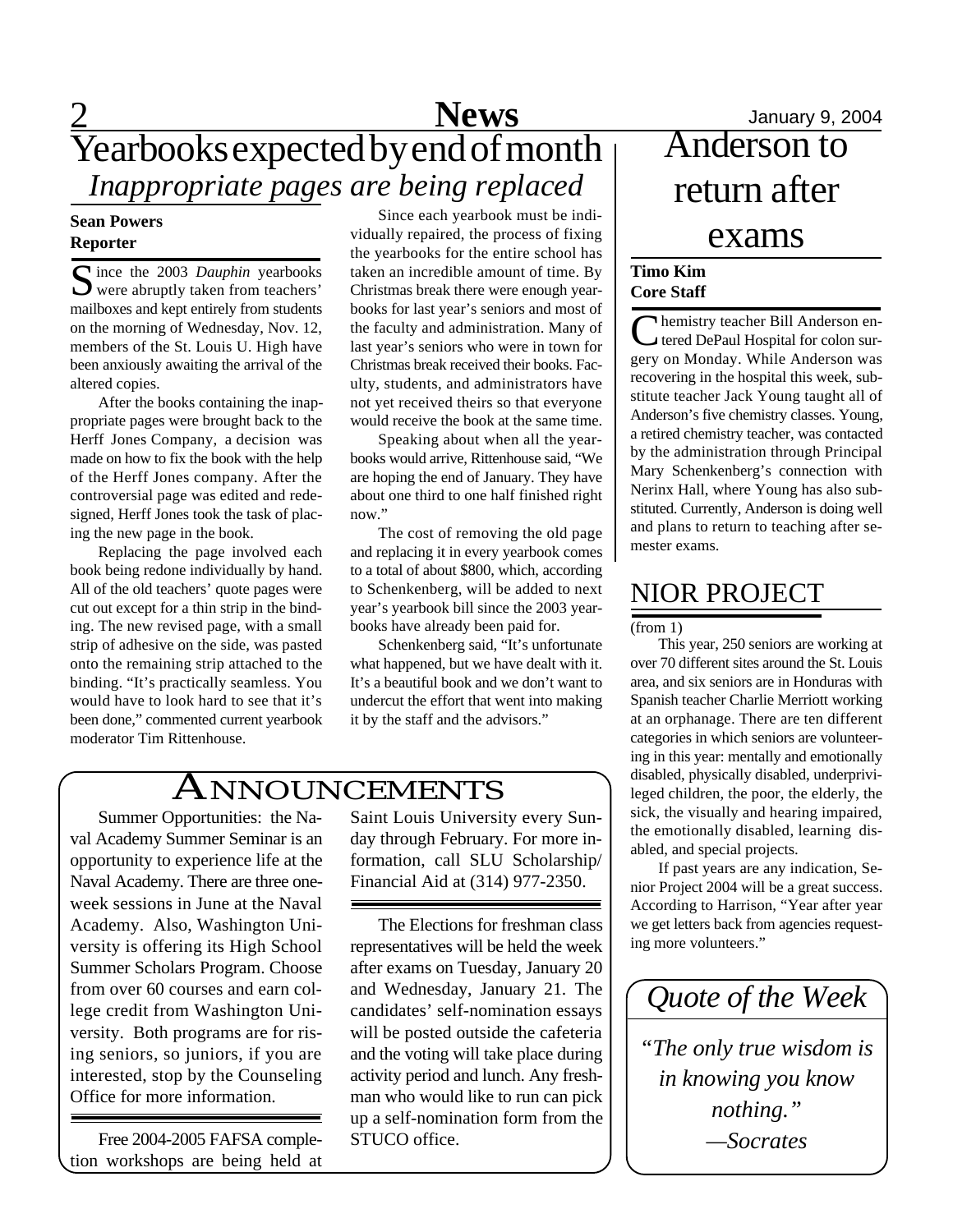# January 9, 2004 **Opinion** 3

LETTERS TO THE EDITOR

A farewell from Jaime del Valle

To the Editor:

I would like to take this opportunity to thank Mr. Merriott, the Spanish Department, and Fr. Sheridan for allowing me to be a part of SLUH for this past semester. From the teachers, who were so very patient with me, to the students who have become my friends, the cross country team, my senior advisors, and my host family the Wackers—this has been a wonderful experience. The SLUH family has been so special to me. I have improved my English, tackled algebra and *The Odyssey*, enjoyed running with the cross country team, seen my first football and hockey games, and learned what teasing is from my older "brother," Matt Wacker.

I have mixed emotions as I return to see my family and begin my freshman year at the Jesuit school I attend in Barranquilla. I will miss each of you, and hope that you will continue to stay in contact with me via the e-mail address listed below. Thank you so much for this wonderful experience and allowing me to be a Jr. Bill. I will be back!

Jaime del Valle '07

# **GATEWAY**

### (from 1)

Berthold, an area prone to break-ins. Another reason for closing the gate in the spring involves sophomores begining to drive. More spots will be used along Berthold,

which are prone to break-ins.

T h e construction of the gate is just one of many sec u r i t y measures t h a t SLUH has taken to reduce the number of

Brush seperating the P.E. field and warehouses in the south part of campus has been removed to discourage anyone from climbing up trees and jumping over the fence.

A

c h a i n has been put up a l o n g the west drive of the student lot, forcing cars to pass the gua rd shack and enter the e a s t **The new security gate on Berthold Avenue.**

car break-ins on campus. A number of these security measures were taken over Christmas break.

Small gaps near both the southeast and southwest corner of the campus fence have been replaced. To fix these gaps, pieces of fencing were attached to a pipe to prevent someone from slipping under the gap.

drive.

The City of St. Louis moved the two white circular planters further into Brother Thornton Way. This will prevent quick entry and exit from Wise and Berthold.

Finally, SLUH has requested that the City of St. Louis Street Department increase the wattage of the streetlights on Berthold, Wise, and Lawn; trees surround-

# SMOKIN'

### (from 1)

annunciator throughout the fire to let the staff know if any other indicators go off.

Meanwhile, everyone in the school was evacuated. According to Manker, Zarrick, and Director of Security Charlie Clark, the evacuation went smoothly, and all complimented the student body and faculty on their quick response and action in vacating the school building.

"The good news is the system worked: the alarm went off, the fire department came, and so everything worked," said Manker. "The bad news was that the motor cost us \$175."

The maintenance staff was able to contain the fire using fire extinguishers. The fire department arrived minutes later and completely extinguished the fire, embers and all. According to Manker, it took only five minutes for the fire department to extinguish the fire.

There was no other smoke or water damage and the only thing that had to be replaced was the circulation motor that caught fire; it was replaced Monday around noon. No other effect was seen on the campus, except that on Monday, the third floor was a little colder than normal. Even though the motor heats the second floor too, little temperature difference was noticed there over the course of the day.

 Manker emphasized that in case of another alarm, be it for a tornado, fire, or earthquake, everyone should do as they are instructed and get to where they need to be as soon as possible.

ing the streetlights have been trimmed down to let more light shine to the street.

Security Director Charlie Clark and Zarrick represented SLUH in a meeting with the St. Louis Science Center, Forest Park Community College, and Barnes Jewish Hospital. The group conferred with the 2nd District Police Captain about improving the entire area and making it more secure.

Zarrick summed the changes up: "We've tightened our perimeter. We've made it harder for individuals to drive onto or to sneak into our parking area. We've effectively doubled our guard staff and, knock on wood, haven't had any problems since then."

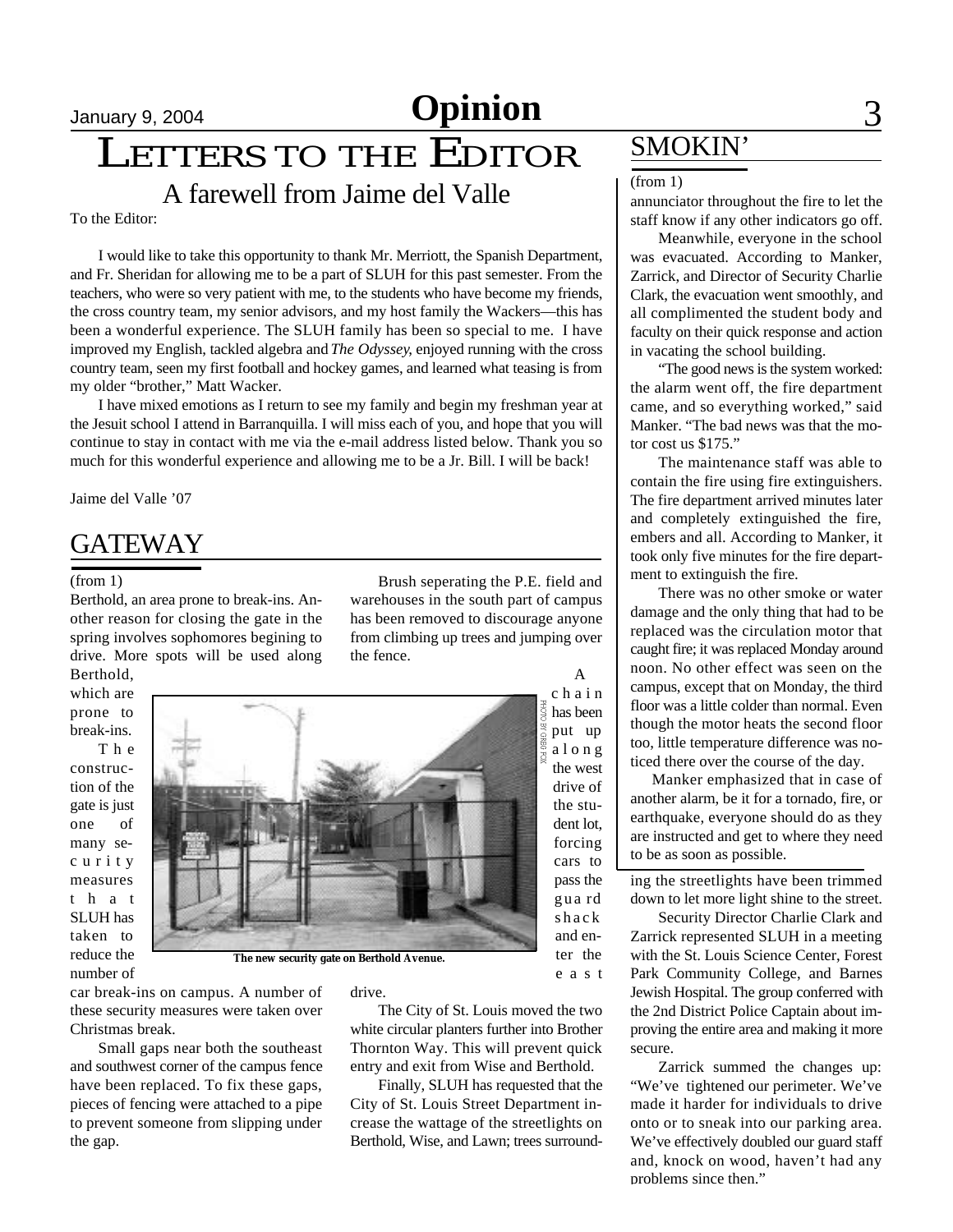# 4 **News** January 9, 2004

Yaobills go 3-3 over Christmas break

## **Kyle Poelker Reporter**

 $\overline{M}$  ith the joyous occasion of holiday vacation and Christmas around the corner, the Basketbills looked to add to the cheerful holiday spirit on Dec. 19 in their first home game of the year against the DeSmet Spartans. With a 3-3 record heading into the game and with two tough tests against Webster and CBC behind them, the Jr. Bills had all the tools in place for a big outing against their higher-ranked and generally more pedigreed Jesuit brothers from the West.

Stepping out on the court to start the game, it seemed as if the Jr. Bills were ready for the MCC challenge, though they were without senior Jeff Milles in the starting lineup, perhaps because of sickness that had plagued him during the week. Though DeSmet opened the game with a seven-point run on a nice post move and a driving layup, and despite the fact that the Jr. Bills' shooters junior Dave

Goettelmann and senior Andy Lowes couldn't get a shot to fall, the Jr. Bills stayed tough, ending the first quarter in competitive but low-scoring fashion: down by three.

 But all the work that the Jr. Bills had done during the first quarter to make this matchup against DeSmet—alma mater of both head coach John Ross and B-team coach Brock Kesterson—a competitive and entertaining game was erased by the team's worst quarter of basketball this year. Though two Chris Luth free throws kept the teams close, with DeSmet holding a 12-9 lead over the Jr. Bills in the quarter's early going, those two points were the only two that SLUH would see for much of the quarter. While DeSmet continued to score—18 points on the quarter—the Jr. Bills were unable to hit a basket, free throw, layup, or anything that would score points. By quarter's end, the Jr. Bills had tallied no field goals and only three free throws. The game was essentially over.

To add insult to injury, DeSmet opened up the second half with a basket, and no effort by any Jr. Bill on this night, no matter how great, could overcome the damage that had been done. Though a fourth quarter run by the Jr. Bills made the game seem more even, the final score, a 52-41 victory for DeSmet, was deceptively close.

But this crushing defeat couldn't keep the Jr. Bills down, not on Christmas, and not with the Collinsville Holiday Classic to play. Collinsville generally has the strongest field of the various holiday tournaments in the area, and this year was no different. With a field that included Duke recruit Shaun Livingston and Peoria Central, the Jr. Bills would be challenged at every turn.

The team started off the tournament against Madison, a team beaten by a Jason Laflore shot at the buzzer last year. SLUH led early in the game, took over with a strong second quarter, and never looked

**see MELO, 6**

# Grapplebills take fourth at DeSmet, defeat MICDS

## **Harold Carter Reporter**

D uring the Christmas holiday, while students and their families were feasting on holiday treats, the St. Louis U. High Grapplebills took 4th place in DeSmet's annual wrestling tournament against 15 other teams.

Although there were great matches from sophomores and juniors, the seniors were the greatest factor in the Grapplebills' fourthplace finish. The seniors had a strong finish in the tournament with third-place finishes by seniors Greg Leibach (189 lbs.) and Jimmy Croghan (275 lbs.), and a second-place finish by senior Ryan Stevenson (171 lbs.). However,

the seniors' hot streak would not end at the tournament but continued into the Jr. Bills' match against MICDS.

Plagued with a number of injuries,

the Jr. Bills were able to eke out a 36-31 win over the MICDS Rams in which the seniors stepped up the team's intensity to capture the Jr. Bills' sixth dual win. Starting with a loss in the 103 lb. weight class by freshman Andrew Mueth, the Jr. Bills



**Ryan Stevenson tops his MICDS opponent on Tuesday**

took a 21-5 lead with a pin by sophomore Mike Dougherty (130 lbs.), who came back from a three-point deficit by slamming his MICDS opponent on his back. Also contributing were juniors Jeremy Bledsoe (112 lbs.) and Andrew Poulin (119 lbs.), who also dehorned their Ram opponents with quick pins.

However, the Rams came back and destroyed the Grapplebills' comfortable lead with wins by decision over the Jr. Bills' Sam Cummings (135 lbs.), John Holden (140 lbs.), and Andrew Austermann (145 lbs.). Unfortunately, MICDS' state champion would continue the Rams' comeback by overpowering senior Mike Smith (152 lbs.) and winning by pin.

However, the Jr. Bills answered the Rams' four wins with a 6-2 win by junior Shaun Whalen (160 lbs.) and with a pin through brute strength by Stevenson to give the team a 30-21 lead. However, the Rams would again answer the Jr. Bills with a 12-4 win over Leibach and a pin by sophomore Joseph Matschiner (215 lbs.).

> **see SINGLET, 8** With the Grapplebills losing 31-30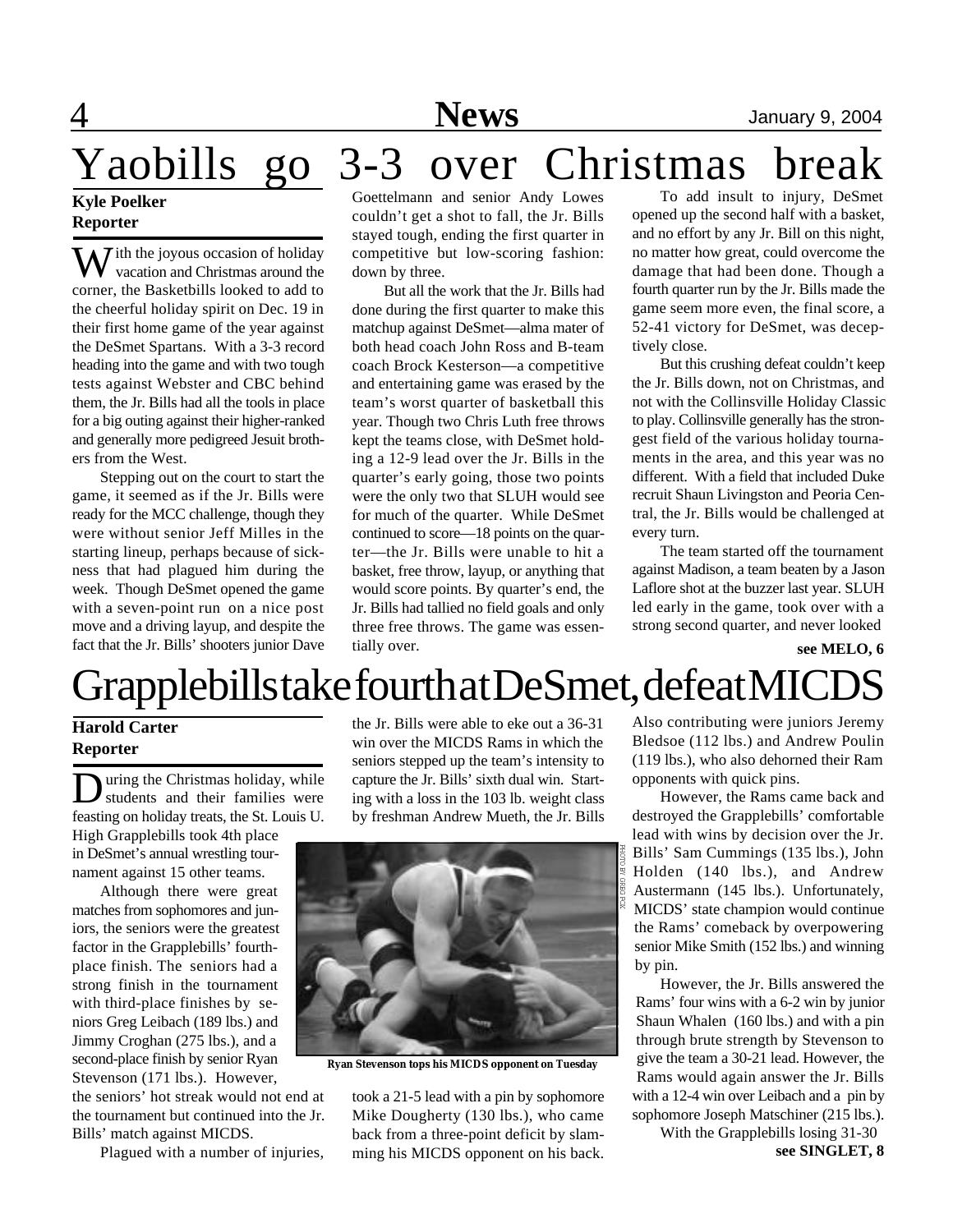# January 9, 2004 **News** 5

# Puckbills fall to Vianney

### **Dane Moody Reporter**

The St. Louis U. High hockey team The St. Louis U. High hockey team rather successful one at that, coming out 1-1-2, including ties against Chaminade and Rockwood Summit and a huge victory over Francis Howell Central. The Jr. Bills hoped to keep their momentum alive and start the latter half of the season with a win over Vianney.

A quick start for the Jr. Bills was vital to their success in the game against Vianney. However, the Golden Griffins came out quickly in the first, scoring on a backdoor play no more than two minutes into the game. With their spirits shaken, the Jr. Bills gathered themselves and looked to mount a comeback. Midway through the first, the Jr. Bills brought the puck down on a three on two; senior Dane Moody dropped the puck to senior Captain Matt Pijut, who fired a pass to junior Tom DiFranco. DiFranco outskated his defender and buried the puck between the legs of a sprawling Vianney netminder and into the net to tie the score at one.

Suddenly, with DiFranco's goal and some good chances on the power play, the Jr. Bills took control of the game and began to dominate its flow. Early in the second, senior Brad Naert picked up a pass from senior Kyle Butler and put the puck into the net to put the Jr. Bills on top for the first and last time in this game. Following the goal, the Jr. Bills broke down and the game slowly crawled into the hands of Vianney.

"Momentum is such an important thing in hockey," said junior Steven Fedchak. "When you are dominating the flow of the game and forcing the other team to play your style of hockey, things really begin to fall into place for you. However, the opposite is also true, and we certainly did not have the momentum in the third (period against Vianney)."

Vianney scored the tying goal late in the second period and took the lead in the first minute of the third. The Jr. Bills defense was worn down and was seem-

ingly unable to stop the offensive onslaught. An errant clearing attempt by a Jr. Bill defensemen set up another quick passing play and yet another goal for Vianney, giving them a commanding 4-2 lead.

It was time for the Jr. Bills' offensive leaders to step up and put them back into the game, and that is exactly what they did. Sophomore Eddie Effinger, having forechecked well to steal the puck behind the net, set up Pijut, who rifled a shot over the shoulder of the Vianney goalie for Pijut's second point of the night. More importantly, the goal narrowed Vianney's lead to 4-3. But it was not meant to be for the Busiebills, and following a Vianney empty net goal with 15 seconds remaining, the Jr. Bills fell to Vianney by a final score of 5-3.

"It was disappointing to be ahead in the game and then let the lead slip away like that," said junior Larry Howe.

Sophomore goalie Alex Primo added, "It was tough to watch the game turn on us like that. We started the game slow, but came around and were playing well for a while. I just don't know what happened."

The Mylecbills continue their second trip through the Metro Conference tonight with a game against the still undefeated CBC Cadets. The face-off is at 8 p.m. at the Affton Ice Arena.

# *PN*Racquetball N i g h t b e a t

Yesterday afternoon, St. Louis U. High's racquetball team defeated the Parkway West Longhorns 7-0 at Concord Recreation Center. SLUH was led by senior Phil Mathews, who won his match 15- 3, 15-5.

**rep**<br>*st. Louis' only P* weekly high *N=* school newspaper. *ews*

*prepnews@sluh.org www.sluh.org*

# "SHADES OF GREEN" CREDITS

## Volume LXVIII, Issue 17

**Editor in Chief:** Brian "Kelly" Kane **Sports Editor:** David "Jade" Mueller **Editor:** Jon "Avacado" Kim **Features Editor:** Charlie "Mellow Yellow" Hall

**Assistant Editor:** Brian "Lean Mean Green" Fallon

**Core Staff:** Tom "Metallic Seafoam" Fontana, Greg "Camo" Fox, Timo "Martian" Kim, Tim "Field Turf" Huether, Brian "Neon" Krebs, Alex "Ivy" Sciuto **Artist:** Greg "Surge" Leibach

**Reporters:** Nick "Sour" Appelbaum, Harold "Trent Green" Carter, Kyle "Tornado Warning" Kloster, Dane "Astroturf" Moody, Kyle "Envy" Poelker, Sean "Moss" Powers, Dustin "Pea Soup" Sump

**Moderator:** Mr. Steve "Blue" Missey **Assistant Moderators:** Mr. Frank "Hunter" Kovarik, Mr. Chris "Pasture" Schaeffer

**Computer Consultants:** Mr. Bob "Yoda" Overkamp, Mr. Tim "Mint" Rittenhouse **Returning Old-Timers:** Geoff "Gangrene" Brusca, Chip "Chlorophyll" Deubner, Matt "Olive" Hoffman, Matt "Walgreens" Morris

The *Prep News* is a publication of St. Louis University High school. Copyright ©2003 St. Louis University High School *Prep News.* No material may be reprinted without the permission of the moderators and editors.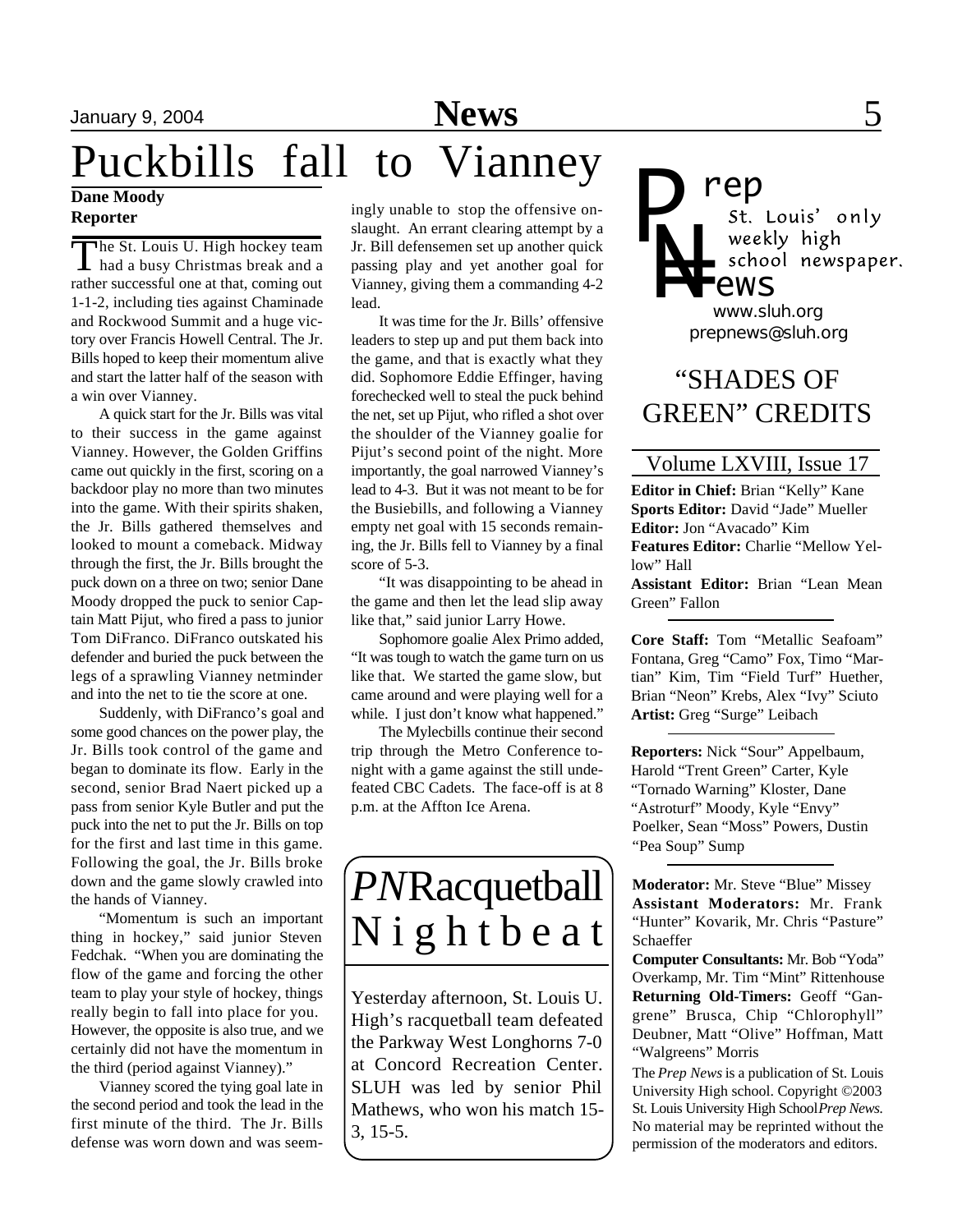# 6 **News** January 9, 2004 MEL<sub>O</sub>

### (from 4)

back. It was a solid overall game for the entire team with a balanced stat sheet that had six Jr. Bills with five or more points. The game was also the season's introduction for senior Jeff Howenstein, who had been sidelined by a broken wrist suffered during football season. Howenstein notched seven points in his debut.

Unfortunately, the team's next game, against the host Collinsville, wasn't as auspicious. Though the game was high scoring, the Jr. Bills trailed from the beginning and couldn't warm up to anything after that. Collinsville held the lead by at least seven points during each quarter, and despite a nice third quarter spurt for the Jr. Bills, in which Luth dunked three times, it wasn't enough to overcome the tournament hosts. A positive competitive game was played nonetheless and Luth, the senior center, seemed to have had his breakout game of the year with a solid effort of 17 points even though the Jr. Bills lost 63-55.

With one loss in tow, the Jr. Bills carried the determination of a game almost won to their next matchup against Decatur. It was in this game of the tournament that the Jr. Bills really shined. A balanced attack from all players and the will to win led the Jr. Bills to a romp over Decatur.

The Jr. Bills outscored their opponents in every quarter and ended the game up 71-53, with nine players scoring five or

more. It was the balanced attack with the deep bench that the Jr. Bills had been working towards all year.

But their next opponent—East St. Louis, a team laden with talent, including St. Louis University recruit Tommie Liddell—didn't allow such a feat to be accomplished. In the same way that the Jr. Bills had dominated Decatur, East St. Louis dominated SLUH. SLUH was outscored in every quarter and was dominated on the glass by 23. SLUH had barely a hope, with Liddell scoring 16 points. SLUH lost 55-36.

So with a somewhat successful Collinsville tournament over, the Jr. Bills looked to avenge the loss they suffered last year against lackluster DuBourg.

The team that is normally cupcake city for the Jr. Bills. This year was the same as most other years, a complete annihilation of the opposing Cavaliers. The Jr. Bills won by 31 behind the 21 point effort of senior John Kaminski, and after a first quarter in which the Jr. Bills outscored their opponents by 13, there was no chance for DuBourg on this night, and the Jr. Bills ended the game in stylish fashion, routing the Cavaliers 74-43.

The strong outing against DuBourg pushed the Jr. Bills towards their next game and tournament, where they faced McCluer in the Fontbonne/Pepsi Classic. McCluer was a strong team on paper, and with experienced coach Erwin Claggett, they had all the ingredients to dominate the Jr. Bills.

But that wasn't necessarily the case. The Jr. Bills opened up trading baskets with the more athletic McCluer team, and they only trailed by two at the end of the first quarter thanks to strong play by Lowes and lots of transition scoring opportunities.

The second quarter was much the same, though McCluer seemed to be taking the edge slightly in the game's fabric. It was the last play of the half though, that propelled McCluer to victory. With time winding down, McCluer inbounded the ball to an unguarded man downcourt who hit a three at the buzzer to send the Jr. Bills into the locker room with a 9-point deficit. Jr. Bills would get no closer, as McCluer continued to pull away. The Jr. Bills weren't able to score; they received no momentum from a lackluster crowd that included more members of the class of '03 than current SLUH students.

Another game and another loss, though not wholly without respect. So as the season struggles on, the Basketbills look to redeem themselves at Fontbonne, as they quest for the second consecutive consolation championship. They faced Ladue last night (*Nightbeat*, page 7) with the possibility of a game on Friday. They have more games to come next Tuesday at Hazelwood West. So, someone, anyone, come out and support the Jr. Bills basketball team.

# **2003** *Post-Dispatch* **All-Metro Football Selections First team: Honorable Mention:**

# **Tim Simon**

Simon, a senior, made First team All-Metro as a kicker. He led the Jr. Bills with 47 points scored (10 FG, 17 XP). A key player on special teams, Simon averaged close to 50 yards per kickoff.

# **John Block**

Block, a senior linebacker, was the linchpin for the suffocating Jr. Bills defense. He led the team with 135 tackles, in addition to leading his teammates as one of three captains.

# **Honorable Mention: Stephen Simmons**

Sophomore running back Simmons rushed for 1155 yards on 217 rushes. In just his second varsity game, Simmons broke a school record and rushed for 264 yards.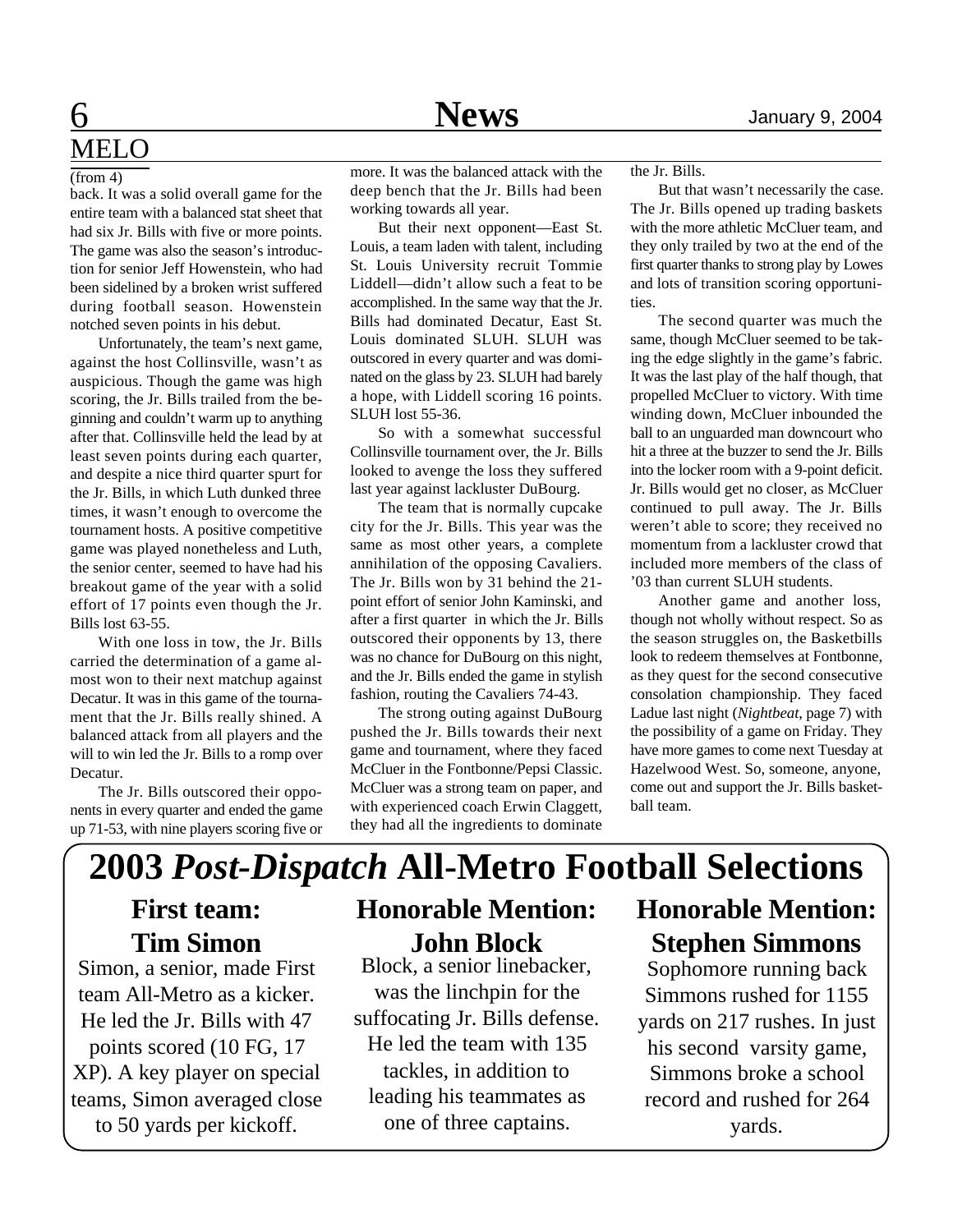# January 9, 2004 **News** 7

# Krillbills (vol. 1) overpower Colts, Cadets

## **Nick Appelbaum Reporter**

The St. Louis U. High swimming and<br>diving team defeated the Parkway I diving team defeated the Parkway Central Colts on Tuesday, avenging last season's only loss. Last year, partially due to a scrambled lineup, the Krillbills lost by a mere five points to the Colts. Head coach Fritz Long took the blame for the loss, but noted that the Jr. Bills could have won.

This year, Long intentionally did the same thing with the lineup, but the results were drastically different. The Salmonbills overwhelmed the Colts, winning 111-75.

Long remarked, "It's good to swim our swimmers in events they aren't used to to give them a break from their routines this late in the season. This also lets me have an idea of who I can swim in case the regular swimmers are sick." Junior Adam Trafton owned the most dramatic moment: the 500-meter freestyle.

Trafton, who had already qualified for state in the 500, dropped over 12 seconds off his best time, a feat rarely executed. Sophomore Mike Egan remarked, "I don't think I could (shave that much time off), but I look good in a Speedo."

Thursday brought the appearance of the CBC Cadets and yet another overwhelming victory for the Scubabills, 118- 66. The Cadets, consisting of 13 swimmers, were simply outnumbered against the 53-man SLUH team. Assistant coach Tim O'Neil commented, "The team is really coming together. You can see it everywhere: on the deck, behind the blocks, and in the water. Hopefully this will continue until the MCCs."

The Squidbills take on Cape Central tomorrow at home at 4 p.m.

# *Quote of the Week II*

"Excuse me. Do you know where there are any personages of historical signifigance around here?"

—*Bill and Ted's Excellent Adventure*

# *State Qualifying Times*

**Kurt Doll**: 50 Free (0:22.90); 100 Free (0:49.14); 200 Free (1:49.48); 200 I.M. (2:09.10)

**Tim Heafner**: 50 Free (0:22.47)

**Adam Trafton**: 50 Free (0: 23.28); 100 Free (0:50.46); 200 Free (1:53.30); 500 Free ( 5:04.36)

**Wes Goings**: 100 Back (0:56.38); 200 I.M. (2:07.70)

**Gabe Toennies**: 100 Breast (1:05.20); 100 Free (0:51.02); 200 I.M. (2:06.00)

**Nathan Harris**: 50 Free (0:22.47); 100 Fly (0:55.00)

**Brendan Harris**: 100 Fly (0:57.89)

**Nick Konczak**: 50 Free (0:22.47); 100 Fly (0:50.98)

**Tim Szewczyk**: 100 Back (0:58.33)

**SLUH Free Relays**: 200 Free Relay (1:28.66); 400 Free Relays (3:22.25)

**SLUH Medley Relay**: 200 Medley Relay (1:43 .34)

# *PN* Basketball Nightbeat **SLUH beats Ladue 57-45**



Junior Dave Goettelmann (left, sinking a layup in the first quarter) hit four threes on the night en route to a 57-45 victory over Ladue that put the Jr. Bills in the consolation championship game of the Fontbonne Tournament for the second straight year.